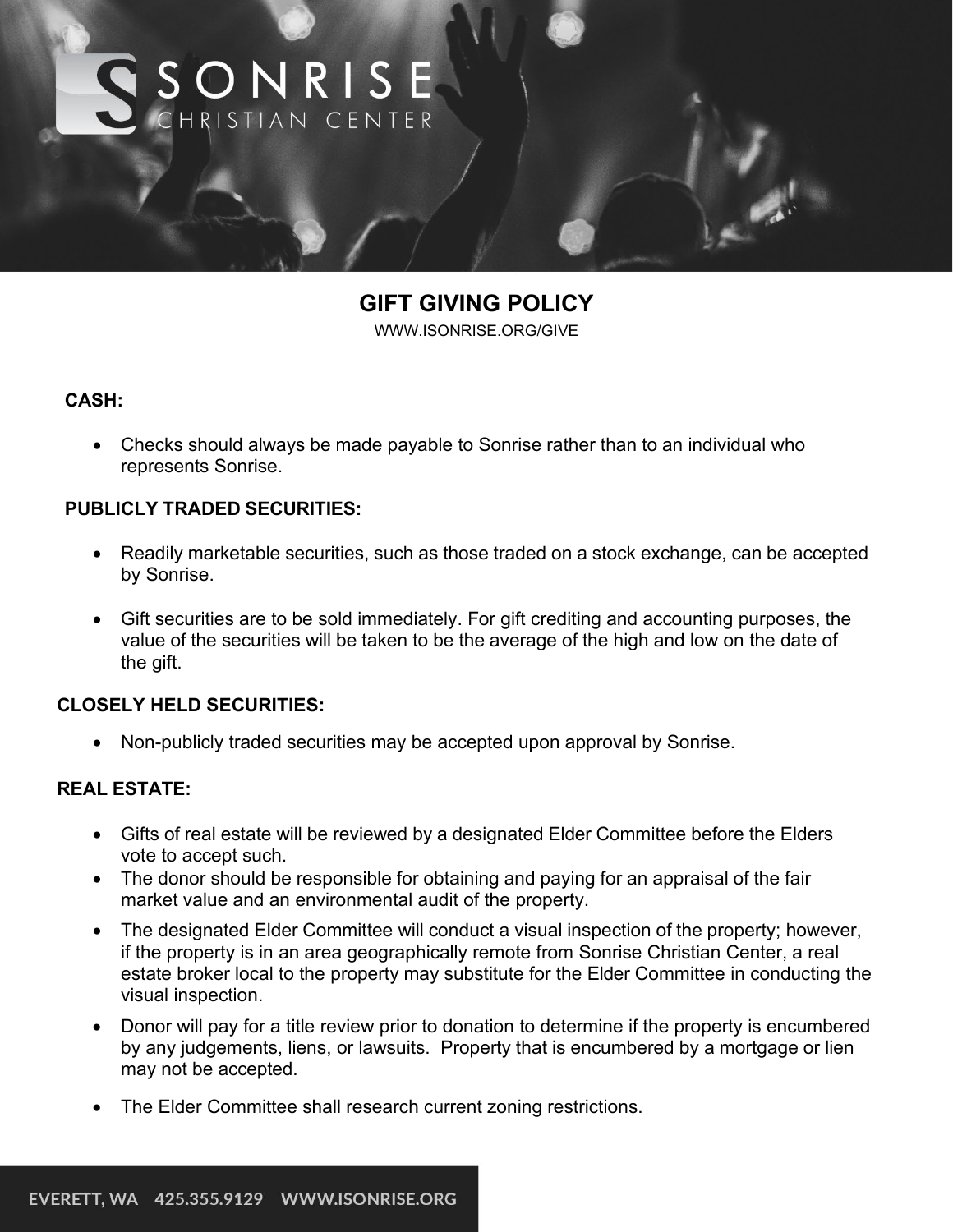# GSONRISE CHRISTIAN CENTER

# **LIFE INSURANCE:**

- Sonrise will accept a life insurance policy as a gift only when it is named as beneficiary of the policy.
- Sonrise will not accept gifts from donors for the purpose of purchasing life insurance on the donor's life. Exceptions to this policy may be made only when Sonrise has an insurable interest and is in compliance with all State and Federal statutes.
- No insurance products will be endorsed for use in funding gifts to Sonrise.
- In no event shall lists of church donors' names be furnished to anyone for the purpose of marketing life insurance for the benefit of donors and/or Sonrise.

# **TANGIBLE PERSONAL PROPERTY:**

- Gifts to Sonrise of tangible personal property should have a use related to Sonrise's taxexempt purpose(s).
- Gifts of jewelry, artwork, collections, equipment, and software may be accepted if approved by a designated Elder Committee.
- Such gifts of tangible personal property described above shall, if accepted, be used by or sold for the benefit of Sonrise.
- Sonrise will follow all IRS requirements, reporting and otherwise, pertaining to the liquidation or disposal of gifts of tangible personal property.

# **CHARITABLE TRUSTS:**

• Sonrise will not act as trustee. The administration of these trusts should be performed by a bank trust department or other trustee selected by the donor.

#### **BEQUESTS:**

• Sonrise will refuse to accept (disclaim) any bequest that might prove to be more of a cost than a benefit.

# **CRYPTO CURRENCY:**

• Sonrise uses a crypto currency facilitator called Engiven. No crypto currency is ever held or owned by Sonrise Christian Center. Engiven's privacy policy can be found at the following crypto giving link:<https://platform.engiven.com/give/1349/widget/1296>